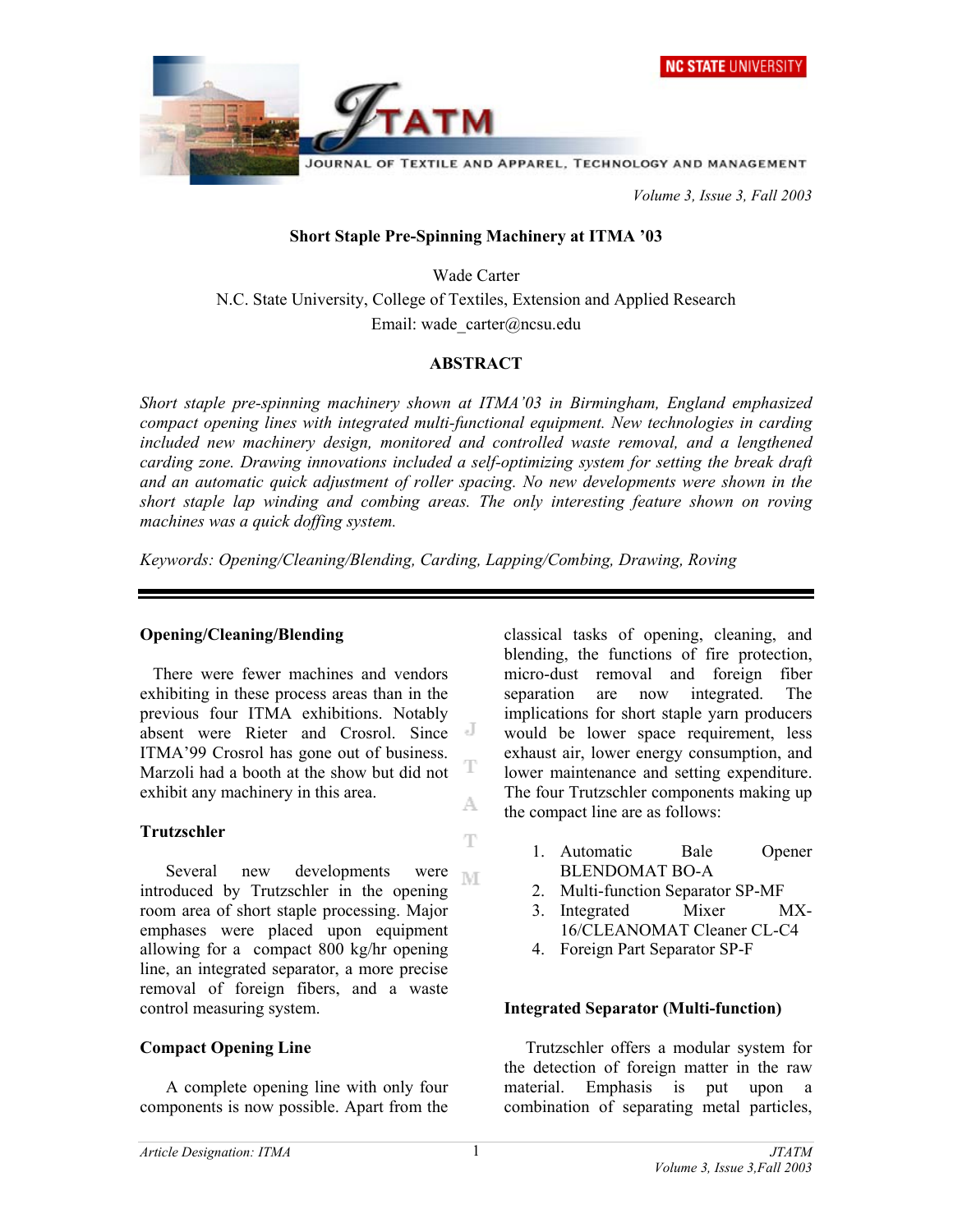heavy particles and burning material at the beginning of the cleaning line and a specific separation of foreign matter (foreign fibers) at the end of the cleaning line. The SP-MF is designed to be positioned directly after the automatic bale opener. Six functions are housed in one compact machine as illustrated in figure 1.

1. Suction of the bale feeder – at input duct

- 2. Heavy Particle Separation at lower left side of machine
- 3. Air Separation middle top of machine
- 4. Fire Protection spark sensor to detect burning material at top of middle duct
- 5. Metal Separation at lower right side of machine
- 6. Waste Re-feeding at y-duct above input duct



Figure 1. Trutzschler's new multi-function separator SP-MF. (Courtesy of Trutzschler)

J

Ŧ

### **Precise Removal of Foreign Fibers**

T The foreign matter separator SECUROMAT SP-F produces a fine fiber A. web on a

cotton colored spiked roll. The detection system at the location of the fine web greatly increases the possibility that any foreign M fibers will be extracted and not cause expensive complaints in later processing. Two fast color cameras scan the web on the surface of the spiked roll. When a foreign particle is detected, it is blown into a waste

suction device by means of a compressed air impulse coming from one to three nozzles out of a total of thirty-two. The foreign matter is thus removed with minimum loss of good fibers. A high reliability of separation takes place since the distance between the place of detection and the separating unit is very short. The dedusting and foreign fiber detection takes place at the end of the opening line where it is most effective due to the high degree of fiber openness at this point.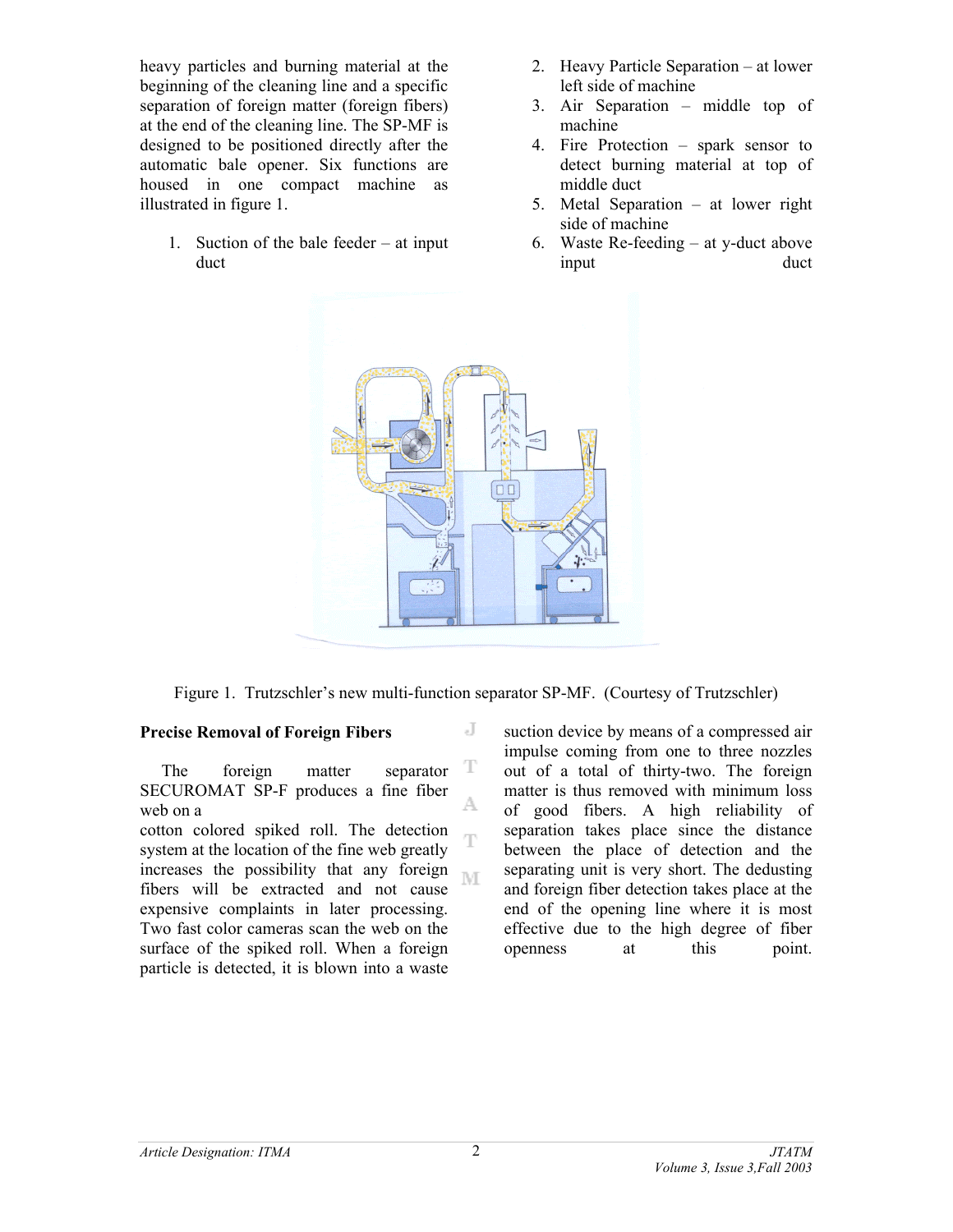

Figure 2. Trutzschler's foreign matter separator SP-F with integrated de-dusting. De-dusting is accomplished at the top of the machine while two cameras scan the opening roll surface at the bottom of the machine to detect foreign particles. (Courtesy of Trutzschler)



Figure 3. The 32 air nozzles on the foreign matter separator showing how only two or three nozzles blow the foreign particle into a suction device. (Courtesy of Trutzschler)

T

#### **Waste Control Measuring System**

The pre-cleaner CL-P was displayed A using the new waste sensor WASTECONTROL BR-WCT which is an T optical measuring system that monitors the share of good fibers in the waste. Using a  $\mathbb M$ special optimization software, the deflector blades in the cleaner are adjusted until an optimum cleaning is obtained with as few good fibers as possible in the waste. The optical sensor of the WASTECONTROL is mounted on the front window of the suction

hood. Measuring the good fiber share is carried out at exactly defined points in the suction hood. The system makes a distinction between dark trash particles and light good fibers. The ideal setting of the deflector blades is the compromise between minimum good fiber loss and maximum cleaning. Since, for the most part, US cottons are relatively clean, this control measuring system will be most useful with imported cottons which tend to have a higher trash level.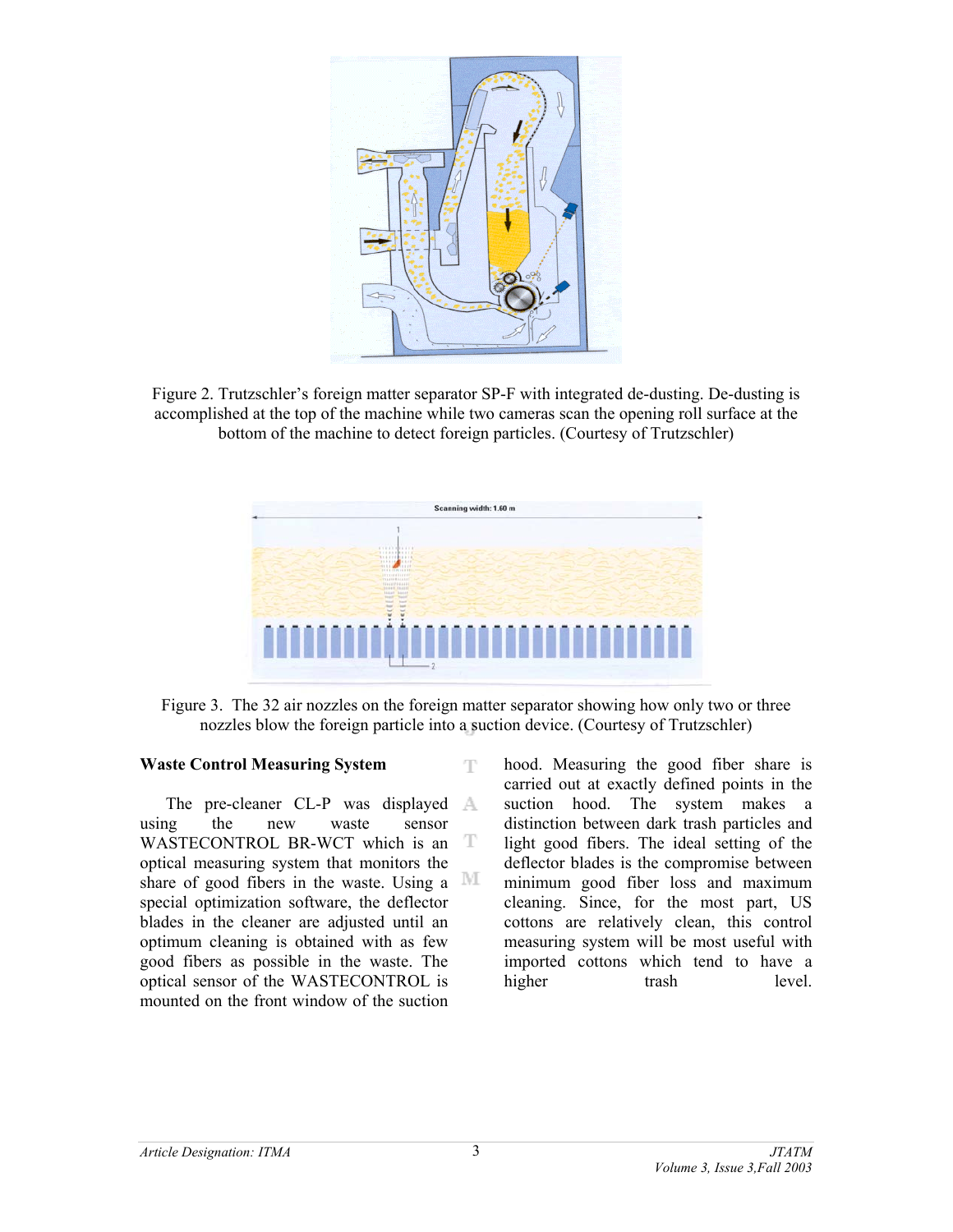

Figure 4. WASTECONTROL system showing cleaning roll (1), deflector blade (2), mote knife (3), and suction hood (4). (Courtesy of Trutzschler)

#### **Marzoli**

 Although it was not ready for showing, Marzoli is developing a new, more versatile and productive opening line. It will be designed to handle all types of fibers including cotton, synthetics, shoddy materials, short wool, gin motes, and flax. Due to new innovations, there will be a reduction in the necessary machines compared to past Marzoli opening lines. Introduction of this new equipment is scheduled for sometime in January, 2004.

#### **Lakshmi Machine Works (LMW)**

LMW, located in India, did not exhibit any opening line equipment, but were promoting a card sliver system including a top feeder, cotton cleaner, blending A machine, fine opener, and carding machine. The literature on this equipment does not  $\overline{\mathbb{C}}$ mention any new technologies not already available prior to ITMA'03. M

### **Carding**

 As with opening and cleaning machinery, there were also fewer companies exhibiting carding equipment than in previous exhibitions. Trutzschler and Marzoli were the only companies showing carding machines with any new innovations. Notably absent were Rieter and Crosrol.

### **Trutzschler**

 Several new features were seen on the Card TC 03. These new features are listed below along with some detailed information and implications of the technology.

#### **New Design and Color Scheme**

 All the doors on the TC 03 can be completely removed and all areas of the card are easily accessible for visual inspection and maintenance. This can save a tremendous amount of time when dismantling the machine. The new white color and blue highlighting readily stands out compared to previous color schemes.

#### **Computer Control with Touch Screen**

 Using touch screen means that the communication with the machine operator is largely possible with symbols, diagrams or pictures which are independent of the respective language. Thus language differences of associates is not as great a communication problem. In combination with the touch screen it is possible to make only those operating functions available which are necessary or practical in the respective situation. In the case of a malfunction the problematic point is marked. At the same time, a detailed picture or a diagram of the respective fault, with a marking on it, is displayed.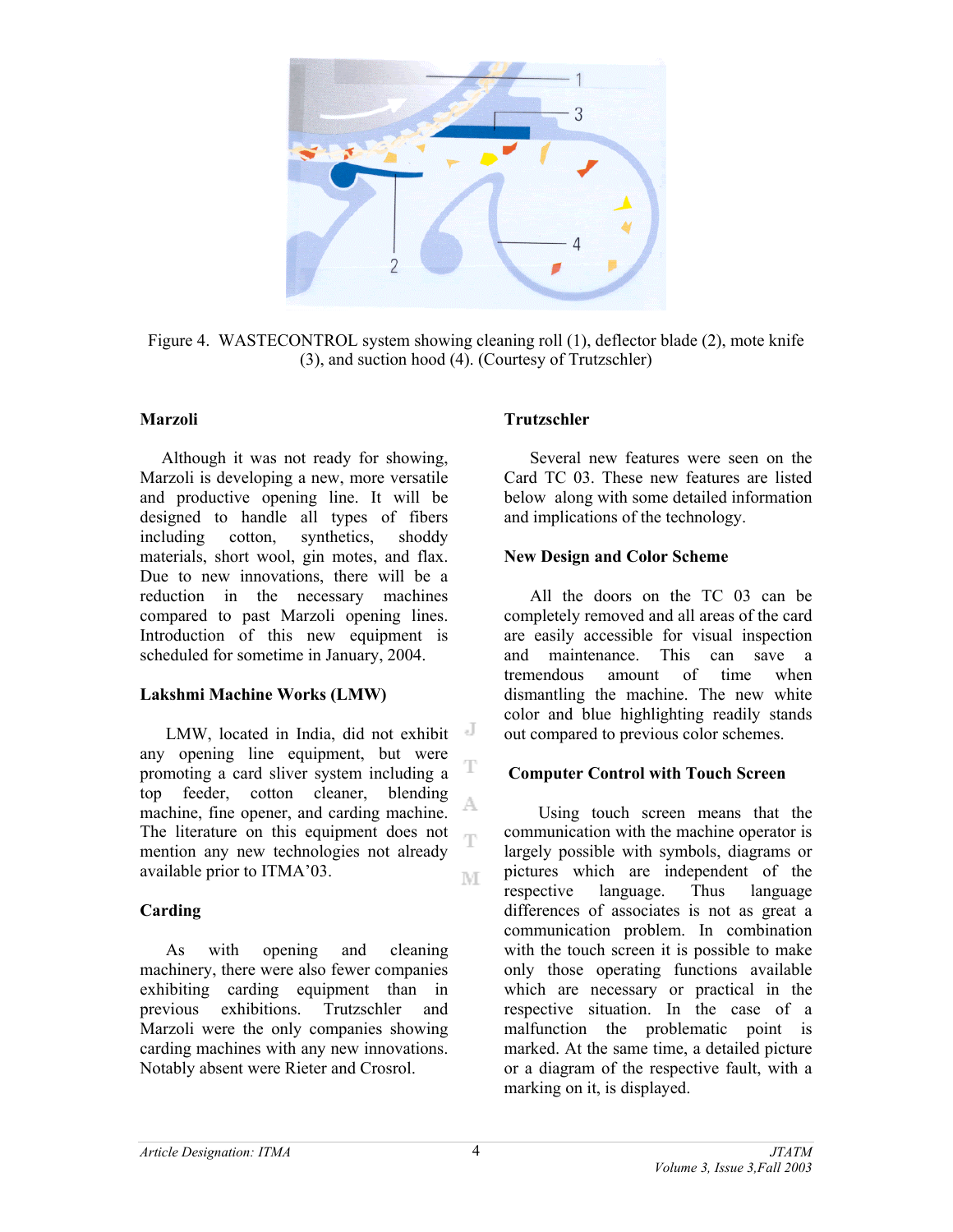#### **Rectangular Can Delivery**

 Rectangular can delivery directly from the carding machine can now be done when using the integrated draw frame (IDF). Therefore a process step is eliminated and any associated quality and cost issues. The shortest spinning process is the direct feeding of card slivers to an open end rotor spinning machine.

#### **Precision Knife Setting System PMS**

 The knife moves on a circular path around the center of the pinned roll and can be continuously adjusted. Here, the distance of the knife top edge to the pins remains exactly the same in each position. Adjustment only takes a few seconds and can be made while machine is running. Thus mounting and dismounting of different knives is eliminated and an optimum waste composition is more readily adapted.



Figure 5. Precision knife setting system PMS showing feed roll (1), adjusting slide which moves with the knife on a circular path (2), and lever (3) for adjusting the knife position in a short time frame. (Courtesy of Trutzschler)

Ŧ

### **Modified WEBCLEAN System**

 The Trutzschler DK 903 card had a 50% A active surface around the cylinder. The new TC 03 has 70% active surface. The carding T surface goes from 2.17 meters on the DK 903 to 2.82 meters on the TC 03. In the pre  $\mathbb{M}$ and post carding areas of the cylinder 10 elements create better openness, fiber alignment and cleaning. The middle 8 of

these elements can be changed to adapt to the specific raw material being fed. This could prove very advantageous for open end spinners using lower grade cottons. For special applications such as for man-made fibers or fine combed yarns, there are specially arranged packages available. This offers tremendous flexibility leading to more optimum preparation of the fibers prior to spinning.

5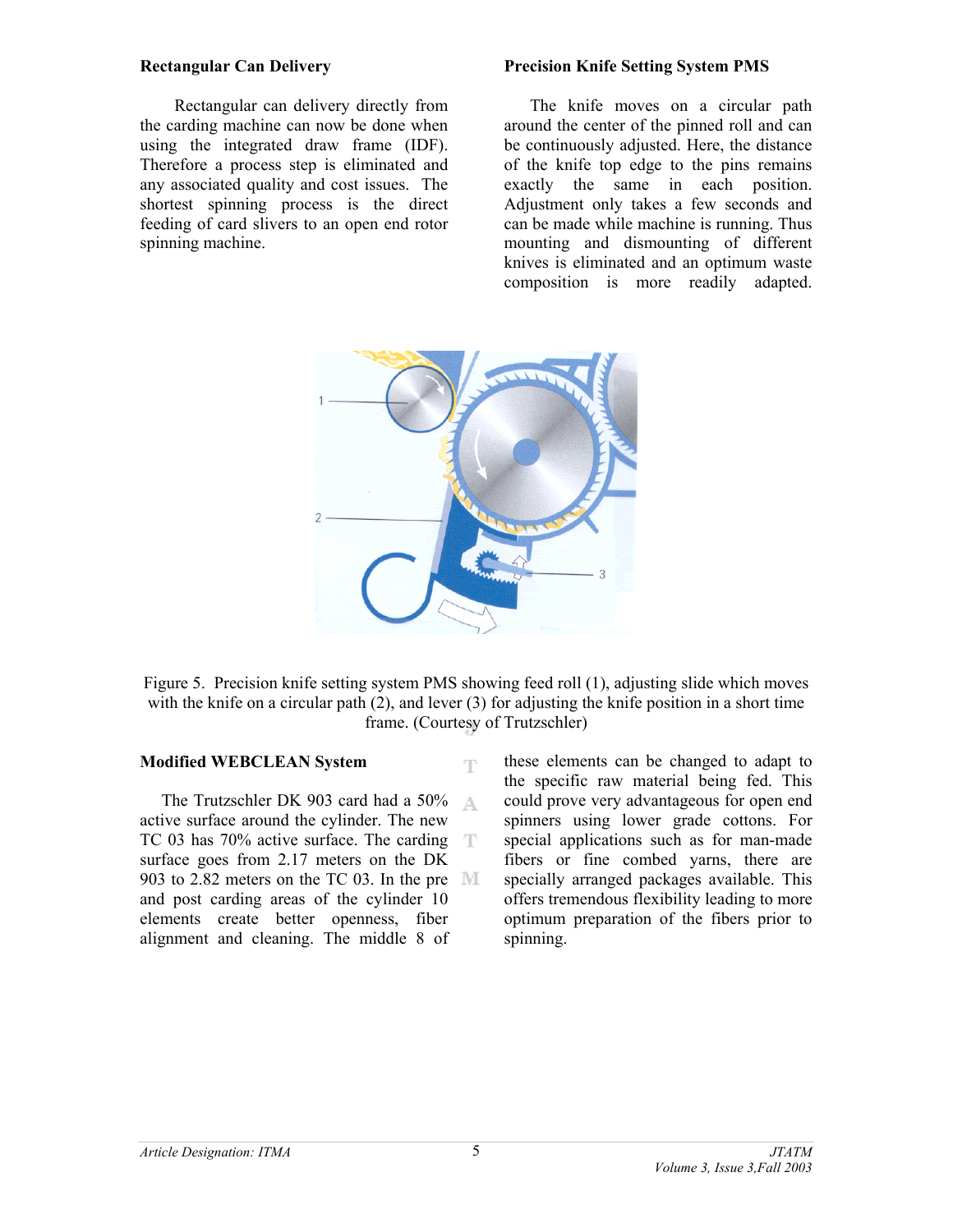

Figure 6. Illustration of additional carding surface on the TC 03 card. (Courtesy of Trutzschler)

### **WASTECONTROL TC – WCT**

 For the first time a card is equipped with a special optimization software. WASTECONTROL is an optical sensor for evaluating the waste quality. It is positioned in front of the inspection window of a suction hood. The system recognizes the share of good fibers in the waste by the

differences in the reflection of the measuring beam. The program adjusts the knife at the first opening roll in the card until an optimum ratio between the totally separated amount of waste and the share of good fibers in the waste is obtained. This feature will help reduce good fiber loss which will be important if cotton fiber prices continue to rise.



Figure 7. Measuring point (1) in the suction hood of the TC 03. (Courtesy Trutzschler) M

#### **Marzoli**

 Marzoli exhibited a prototype C601 card with some new features compared to their former card:

- 1. Above 120 kg/hr production level
- 2. Newly designed BM600 feeding silo with an autolevelled feeding cylinder to determine the thickness of the material
- 3. Larger lickerin (350 mm) with a new positioning of the cleaning

knives and relevant carding segments

- 4. Nine carding segments to produce more intensive pre-carding and a knife to eliminate the waste in this area
- 5. Six post-carding segments and two suction knives that allow a greater final parallelization of the fibers and the elimination of eventual remaining trash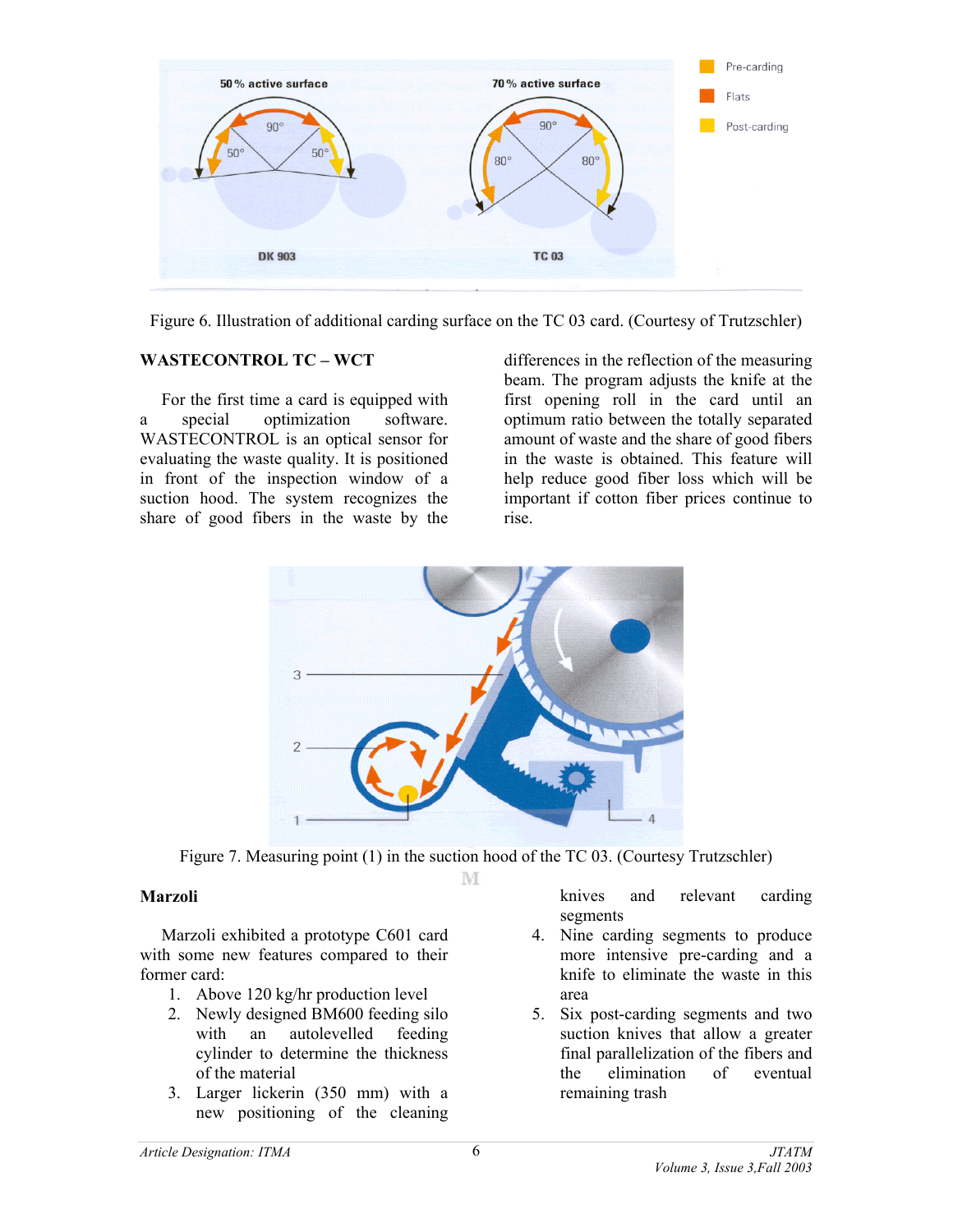- 6. New autolevelling system completely integrated in the new control system of the machine
- 7. New 3 over 3 drafting unit completely integrated in the machine.

No specific literature was available on the C601 but more details are supposed to be provided sometime in January 2004.

### **Lakshmi Machine Works (LMW)**

 This machinery manufacturer from India exhibited the LC300A card but this machine did not appear to have any new features in comparison to cards exhibited at ITMA'99.

### **China Textile Machinery (Group) Co. (CTMC)**

 This China-based company likewise exhibited a card, the FA232A carding machine. It too did not have any features not seen at ITMA'99.

### **Drawing**

 The only short staple drawing machine shown at ITMA'03 was the Trutzschler TD 03 which can be integrated with carding or be a stand alone unit. Marzoli has a new drawing machine coming out soon but did not show a prototype. Notably absent was Reiter.

### **Trutzschler**

 The new TD 03 has several features not seen on drawing machines at ITMA'99. These are listed below with some explanations and implications for the textile industry.

### **AUTODRAFT**

 For the first time, a self-optimizing function has been integrated into a spinning preparation machine. This concept is a fully automatic self-optimizing system for the break draft. A separate digital servo drive drives the middle bottom roller. When pushing a button, the draw frame moves about the entire possible break draft zone. During this time the draft force is measured and the ideal point is calculated from a huge number of single measurements from about 600 meters of sliver with the time of optimization being about 40 seconds. After approximately one minute, all necessary information is available, the control evaluates it and displays the ideal break draft to the operator. The operator then acknowledges this value and the machine can start producing. Since the level of break draft influences yarn evenness and the number of imperfections, particularly neps in the yarn, this feature offers improved yarn quality. It would be most cost effective to include AUTODRAFT on one drawing machine to get the optimum setting per given raw material and then manually adjust the remaining machines. In a very flexible operation running many different types of fibers AUTODRAFT would need to be installed on each machine.



J

T

A.

Ŧ

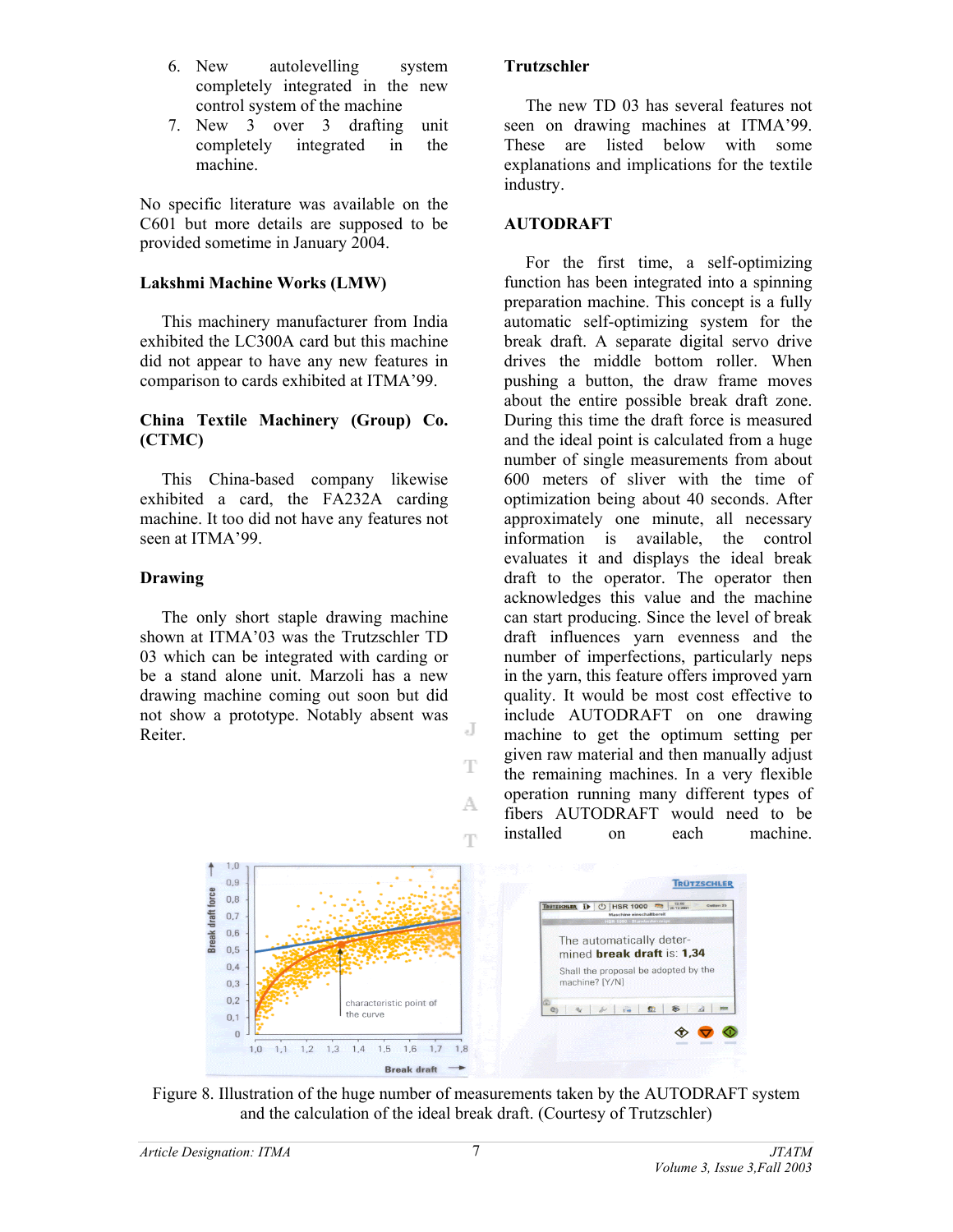#### **New Drafting Features**

 The TD 03 automatically "lifts" the top rollers off of the bottom rollers during standstill. Thus certain fibers will not be burned or damaged by heat generated by the drafting rollers. A fourth top roll deflects the sliver more in a direct path to the coiler. This promotes more gentle treatment of the sliver and better evenness values.

## **Quick Adjustment of Roller Spacing**

 This is made possible because the drafting rollers can be moved very precisely on parallel guides. The nip point distance can be read from a scale. Gauges are no longer used. This allows for more accurate settings that can be repeated from machine to machine. When running different fibers with varying staple lengths this concept could be a real advantage in optimizing settings per given fiber type.

# **Lap Winding and Combing**

 There was only one short staple comber displayed at ITMA'03 but no lap winders. Marzoli provided minimal literature on their LW2 lap winder and their CM 500/S comber but no new innovations were seen in the information provided. Notably absent was Rieter.

## **China Textile Machinery Co. (CTMC)**

 $\mathbb T$  The company exhibited their F1268 comber running at about 350 nips per <sub>IMT</sub> minute but no new innovations were observed.

## **Roving**

 The only short staple roving machines exhibited at ITMA'03 belonged to Electro-Jet from Barcelona, Spain and the China Textile Machinery (Group) Co. The only notable feature observed on these machines was a quick doffing time of less than 1.5 minutes on the Electro-Jet ADR Rovematic

Automatic Roving Frame. This high speed and the fact that the machine restarts automatically after the doffing without the intervention of any operator allows for a notable reduction of the machine stop time, increasing significantly the production of each roving frame.

# **Peripheral Equipment**

## **Barco SliverWatch**

 This detection system is installed in the creel of the first drawing process or lap winder. The purpose is to stop the draw frame or lapper when a contaminated sliver is detected. Thus the operator can eliminate the contamination and avoid it from spreading later through many meters of yarn. Optical sensors will detect foreign fiber in the sliver as long as the color is different from the color of the fiber being run. This system can act as a stop motion and eliminate contact rolls and sliver breakage stop motions. SliverWatch can also be used to monitor heather blends. When not enough black or too much black polyester in the sliver, SliverWatch will stop the draw frame. The system can also detect wrong arrangements of polyester and cotton sliver cans in polyester/cotton blends. SliverWatch can also provide production and quality data and act as a monitoring tool to detect the number of contaminants per 1000 meters of card sliver.

# **Trutzschler LENGTHCONTROL TC – LCT**

 This mobile fiber length measuring device can be used directly at the cards and draw frames for fiber lengths up to 60 mm. with no restrictions on fiber type. The device can reduce tedious and costly lab tests and since the measurement is carried out fully automatically, the operator does not have to be a skilled laboratory staff person. In contrast to established devices, the special sensor used can execute the measurements up to 0.2 mm near the clamped ends of the sliver sample. Thus excellent statements about the short fiber content in the sliver can

J

Ŧ

A